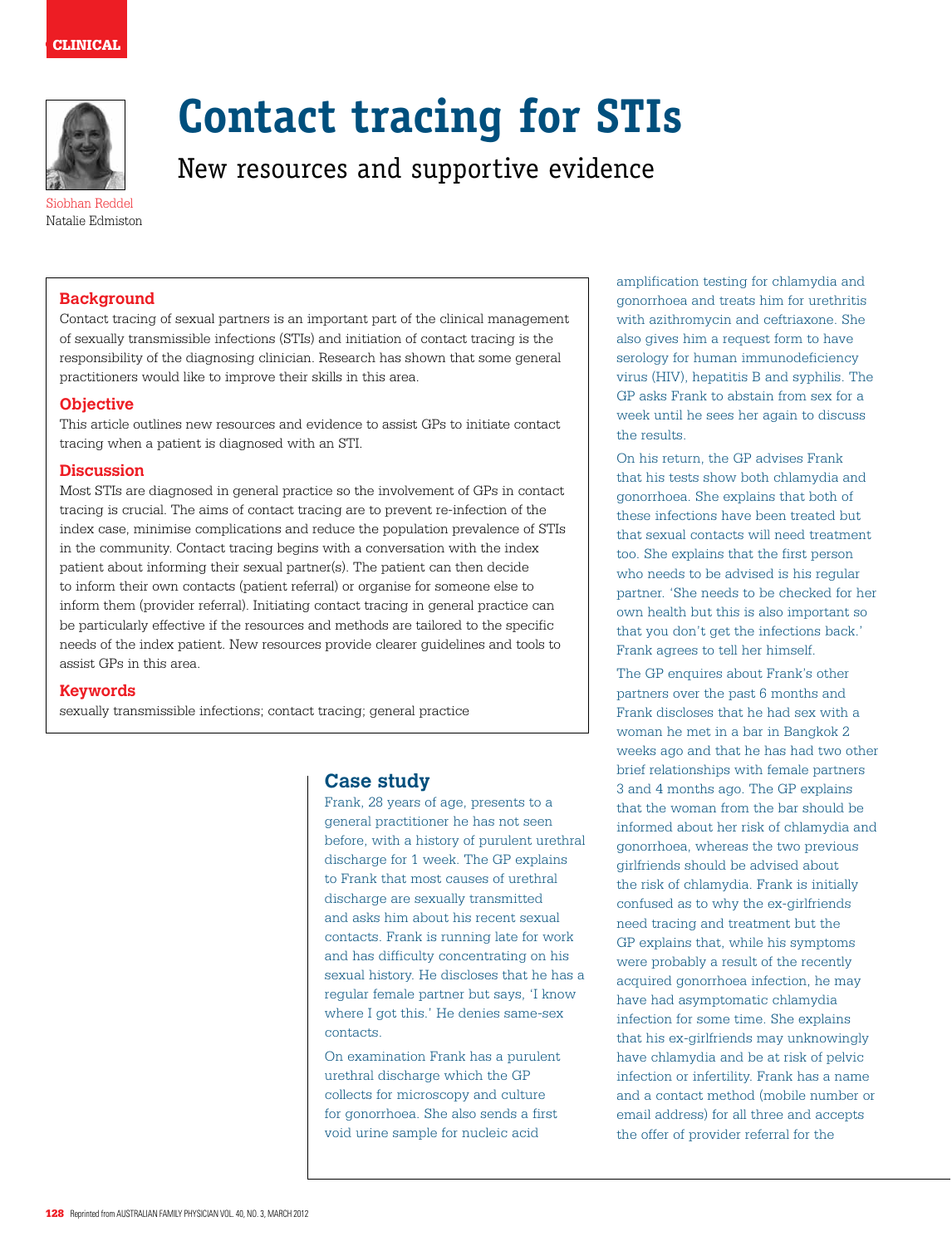woman from Bangkok. The GP explains that she will pass the details to her local sexual health clinic to facilitate the process.

The GP shows Frank the 'Let them know' website, which demonstrates how to tell partners directly or how to SMS or email partners with or without disclosing a name. He seems interested in this option for his previous girlfriends.

Frank's blood results are all negative, but the GP explains that he is still in a window period for testing. He should use condoms and have another blood test in about 3 months. He should also be re-tested for chlamydia in 3 months. She asks Frank if it would be okay for her to call him in 2 weeks and see how he has gone telling his partners, and also to put him on the system for recall in 3 months. He agrees to this. When she calls, Frank reports that his regular partner has been informed and treated and that his ex-partners have been anonymously contacted. The GP thanks him and reminds him to attend for repeat testing.

In 2010, there were over 74 000 newly diagnosed cases of chlamydia infection in Australia, a steady increase over previous years.<sup>1</sup> In addition, other sexually transmissible infections (STIs) including HIV, gonorrhoea and syphilis remain a significant issue in certain communities, predominantly among men who have sex with men (MSM). Contact tracing (also called 'partner notification') is an essential component of the effective management of STIs.

The aim of contact tracing is to reduce re-infection and complications of disease and to reduce the population burden of STIs.<sup>2</sup> Many STIs are asymptomatic so contact tracing can be an important means of identifying patients at risk. Contact tracing also helps identify males with an STI. This is important because males are less likely to present for chlamydia screening.3

Recent research has found that some general practitioners do not feel adequately skilled in the area of contact tracing and would like clearer guidance on best practice.4–6 Ensuring that GPs have appropriate skills and knowledge in this

area has the potential to help facilitate effective management of STIs in the community.

A questionnaire study of 65 Queensland GPs suggested that some GPs may not be aware of their contact tracing responsibilities.<sup>7</sup> Importantly, for all STIs the diagnosing practitioner is responsible for initiating a discussion about informing sexual contacts.<sup>8</sup> Another potentially confusing area is the role of disease notification to a public health unit and whether or not this includes contact tracing. State differences in levels of intervention by public health units in this process may have contributed to this confusion. However, in most Australian states and territories, public health units now only proactively support the contact tracing of rarer STIs, not chlamydia.

This article aims to clarify the process of contact tracing and update the general practitioner on the evidence and available resources. Resources for both GPs and patients are outlined in Table 1.

# **Methods of contact tracing**

Contact tracing begins with a conversation with the index patient about informing their partners.<sup>6</sup> From here, the patient can decide to inform their own contacts (patient referral) or organise for someone else to inform them

(provider referral). Patient referral is the most common type of contact tracing used in general practice. For this type of contact tracing to be successful, it is important that the GP informs the patient about who needs to be informed and what information needs to be given.5,9,10 The most common STI requiring contact tracing diagnosed by GPs is chlamydia and patient referral is usually adequate for patients with this diagnosis. If the patient elects for provider referral, the GP can collect the contact person's details and either notify the contacts themselves, or pass the details to a practice nurse or a sexual health clinic who can undertake this.

Both methods can be anonymous or not, and both can employ a range of techniques including in person, telephone, SMS, email or letter. With either method, a nonjudgemental approach and a trusting patient-doctor relationship is likely to give the patient reassurance of confidentiality and result in more effective outcomes.11,12 Importantly, different methods may be appropriate for different partners of a single index patient. Patients are usually willing to inform regular partners, however more assistance, including provider referral, may be appropriate for casual or ex-partners or particular index patients.13–17

## Table 1. Resources for GPs and patients

#### **For GPs**

The NSW Health sponsored STI Contact Tracing Tool for General Practice is available at www.stipu.nsw.gov.au.titan.brightlabs.com.au/content/Image/ May\_2011\_Contact\_tracing\_tool\_final\_version.pdf. It includes step-by-step guidelines on how to conduct contact tracing, how far back to trace as well as FAQs, contact management and links to other resources

The new Australasian Contact Tracing Manual is available at http://ctm.ashm.org. au. It discusses legal issues and provides sample letters, case studies and handouts The Western Australian Government Silver Book http://silverbook.health.wa.gov.au

has guidelines on the management of STIs including contact tracing

A register of regional sexual health centres is available at www.racp.edu.au/page/ sexual-health-publications

www.thinkgp.com.au has an interactive education activity: STI Contact Tracing for General Practice

#### **For patients**

www.letthemknow.org.au (developed by the Melbourne Sexual Health Centre) contains information and practical tips as well as a facility for patients to inform contacts via email, SMS or letter

http://thedramadownunder.info has information about STIs for men who have sex with men. Contacts can be also by notified by email or SMS via this site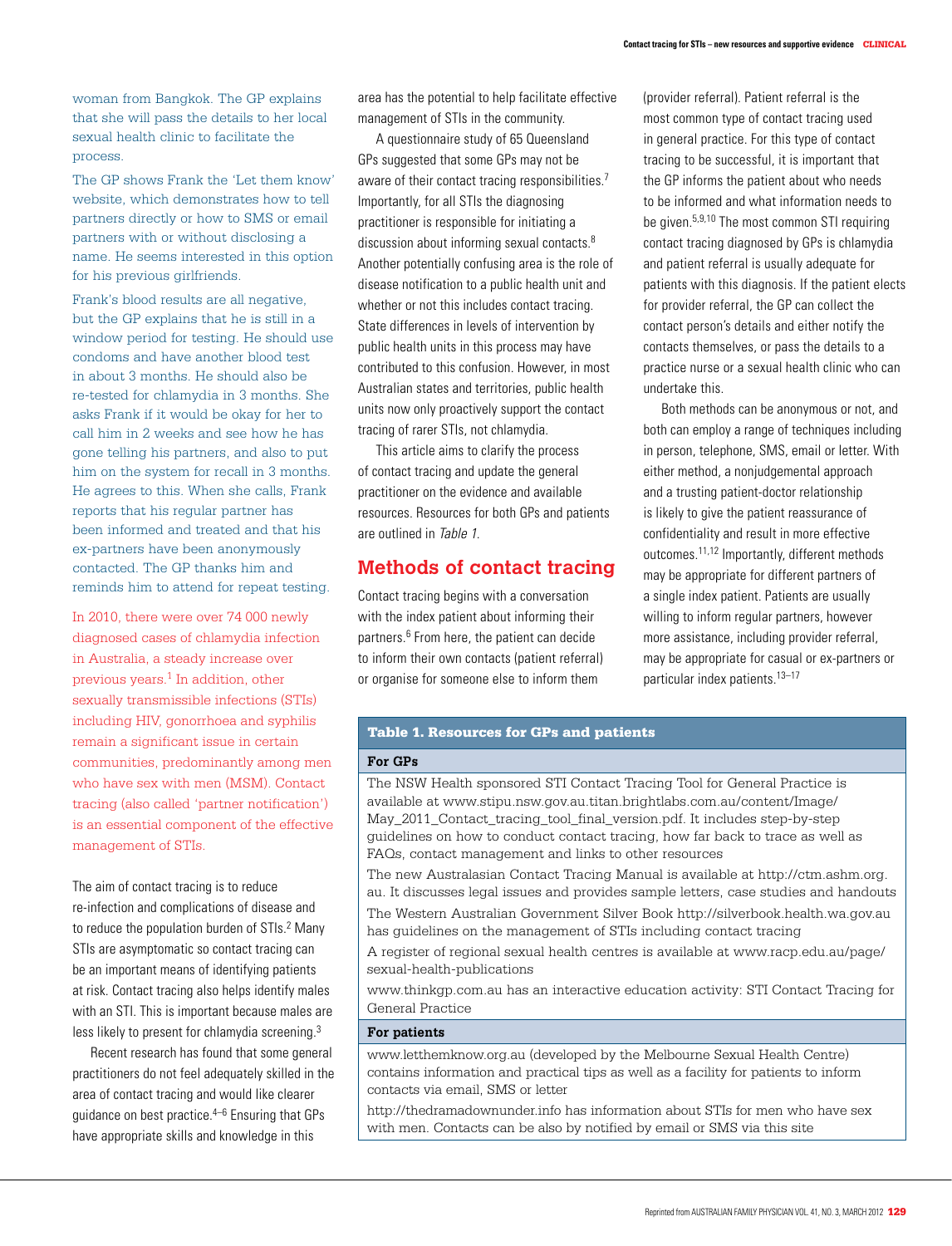|                                   | Use these as a general guide only: discussion about which partners to notify should take into account the<br>sexual or relevant risk history, clinical presentation and patient circumstances.                                            |
|-----------------------------------|-------------------------------------------------------------------------------------------------------------------------------------------------------------------------------------------------------------------------------------------|
| <b>Infection</b>                  | Contact tracing is not recommended in warts and herpes as there is little proven benefit<br>How far back to trace                                                                                                                         |
| Chlamydia                         | 6 months                                                                                                                                                                                                                                  |
| Gonomhoea                         | 2 months                                                                                                                                                                                                                                  |
| Syphilis                          | Primary syphilis - 3 months plus duration of symptoms<br>Secondary syphilis - 6 months plus duration of symptoms<br>Early latent syphilis - 12 months                                                                                     |
| HIV                               | Start with recent sexual or needle-sharing partners; outer limit is onset of risk<br>behaviour or last known negative result                                                                                                              |
| Hepatitis B                       | 6 months prior to onset of acute symptoms<br>For newly acquired cases contact your local public health unit (PHU) &/or<br>specialist physician                                                                                            |
| Hepatitis C                       | 6 months prior to onset of acute symptom; if asymptomatic, according to risk history<br>For newly acquired cases contact your local PHU &/or specialist physician<br>Note - rarely sexually transmitted, usually only in HIV co-infection |
| <b>Trichomoniasis</b>             | Unknown; important to treat current partner                                                                                                                                                                                               |
| Mycoplasma genitalium             | Unknown; important to treat current partner                                                                                                                                                                                               |
| Lymphogranuloma<br>Veneraum (LGV) | 1 month                                                                                                                                                                                                                                   |

Figure 1. How far back in time to trace

Reprinted from the STI Contact Tracing Tool for General Practice with permission from the NSW Health STI Programs Unit. Available at www.stipu.nsw.gov.au.titan.brightlabs. com.au/content/Image/May\_2011\_Contact\_tracing\_tool\_final\_version.pdf

# **Discussing contact tracing with patients**

When discussing contact tracing with patients it is important to cover the reasons for tracing and provide an explanation about the fact that most chlamydia infections are asymptomatic, identify which patients need tracing, and provide referral support and follow up.

## **Reasons**

Outline the reasons for contact tracing: 'It's important your partner(s) get treated so you don't get infected again.' Well informed patients are more likely to tell partners than those not given an explanation of the reasons for contact tracing.8,18

# **Explanation**

Explain that most infections with chlamydia are asymptomatic: 'Most people with an STI don't know that they have it because they

don't have any symptoms, but they could still have complications and pass it on to a partner.' Patients may be less likely to inform a perceived transmitter because they believe the perceived transmitter was aware of the infection,<sup>19</sup> so reminding patients that most STIs are asymptomatic may help with contacting of past partners.

# **Identification**

Help identify which partners need tracing. It is important that the GP guides the patient to help identify the appropriate people to contact as patients may misjudge or bias which partners they mention.<sup>20</sup> Figure 1 outlines consensus guidelines on how far back to trace. Using interviewing cues such as asking about locations and events can improve identification of all partners that need tracing.21,22 Eliciting and recording names or tallies of number of contacts to be advised may also increase the number of contacts advised.<sup>23</sup>

Explain the methods and offer choice. Most studies suggest that while provider referral is more effective than patient referral, provider referral is much more resource intensive.24 It is important to outline both methods and recognise when each is more appropriate. Patients generally prefer patient referral for regular partners; provider referral may be more effective for casual, ex or incarcerated partners (Figure 2).14–16 Provider referral may also be appropriate for HIV, syphilis and gonorrhoea due to higher morbidity and need for greater involvement in after care.8,25,26 Repeat infections may indicate that the partner was not appropriately treated the first time and that the index patient requires support with contact tracing.<sup>27,28</sup>

# **Referral**

Support patient referral. If patient referral is selected, it is important to support this by supplementing verbal information given to patients with specific information on STIs (written or web links).29 Specific treatment letters have been shown to improve contact tracing rates and enable contacts to be appropriately treated at their place of choice. 30,31 While online notification tools are available, Hopkins et al<sup>32</sup> showed that the majority of patients chose to inform partners, especially regular partners, via telephone or face-to-face. However, online notification, either self initiated or via a sexual health clinic, may be relevant for index patients with multiple partners, particularly MSM who have sourced partners online.33

# **Follow up**

Arrange follow up. Tactful follow up may be one of the most simple and effective interventions in contact tracing.<sup>8</sup> A practice nurse could be employed to make a follow up telephone call 1–2 weeks after diagnosis, and there is evidence that simply scheduling the call is motivating.<sup>34-36</sup> For many STIs a repeat test is recommended, and this may be the appropriate time to check on the progress of contact tracing.

# **Is patient delivered partner therapy an option?**

Patient delivered partner therapy (PDPT) is providing a prescription or medication to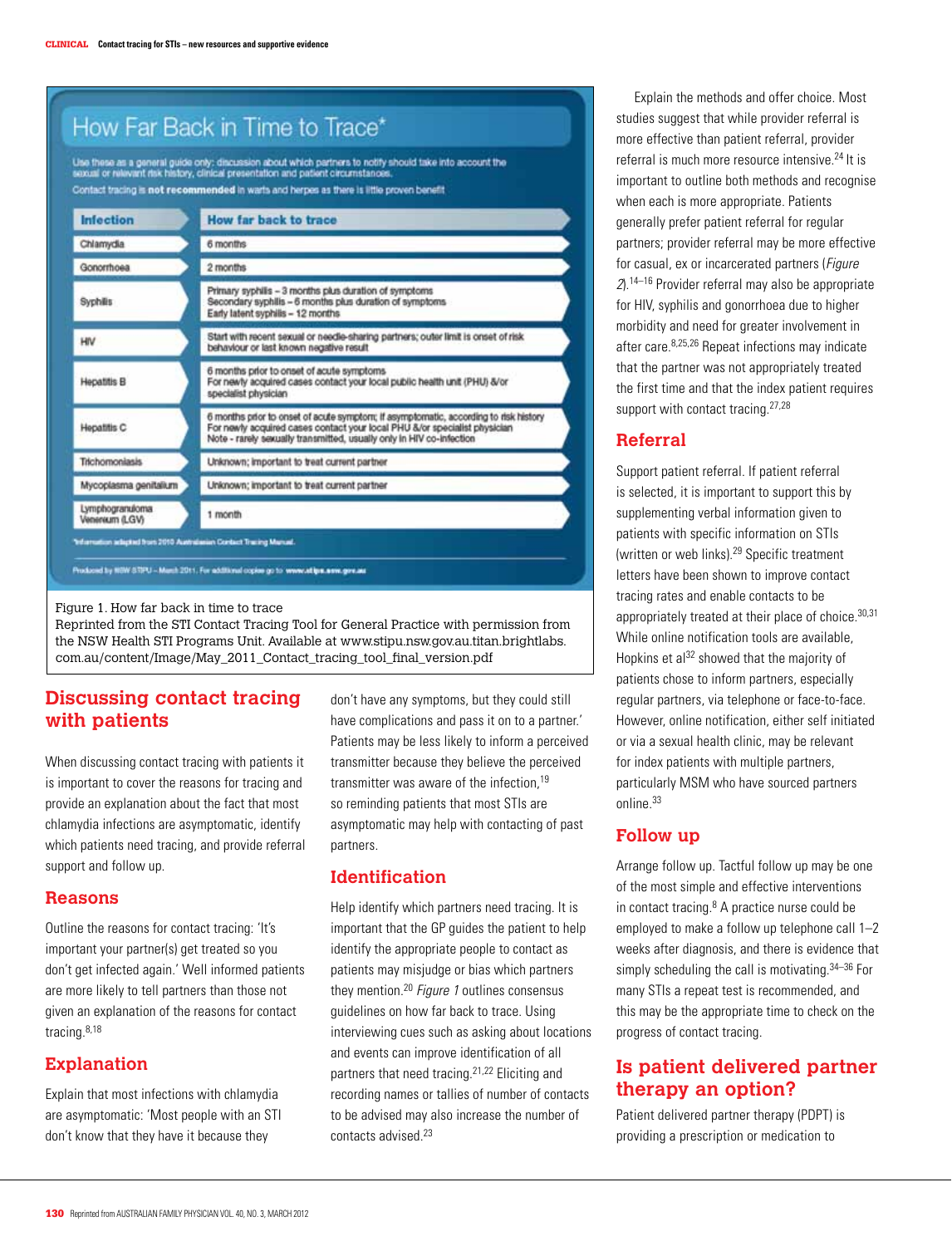

a patient to give to their partner, without the partner having been seen for a medical consultation. In one Australian study almost half the GPs reported 'sometimes' or 'always' using PDPT for chlamydia.<sup>5</sup> However GPs often express mixed feelings about this course of action given the lack of specific guidelines or legislation.4,5 The Sexual Health Chapter of the Royal Australasian College of Physicians has a working group developing guidelines and is planning negotiation with The Royal Australian College of General Practitioners and the Pharmacy Guild, but legislation change has some way to go. In the meantime, while PDPT may be an option for some, particularly patients with repeat chlamydial infection, it is not recommended for MSM index patients where offering the contacts testing for other STIs is a priority.37

Image/May\_2011\_Contact\_tracing\_tool\_final\_version.pdf

## **GP concerns**

General practitioners have raised concerns that it is difficult to fit contact tracing into a standard consultation.9 Certainly there are multiple issues to cover when seeing a patient with a new diagnosis of an STI, including those relating to the patient's own physical and emotional health. It can be useful to set the scene for contact tracing early in the discussion about the infection. Once the patient's treatment and concerns are addressed, return to discussing how sexual contacts will be notified. In many cases, a long consult or a subsequent appointment may be required. Practice nurses can assist in provider referral, or making follow up telephone calls.

Some GPs have raised concerns that asking a patient to inform contacts may affect

the patient-doctor relationship.<sup>8,14</sup> However research suggests that almost all patients found the experience better or at least no worse than expected<sup>38</sup> and that patients expressed the feeling that it's 'the right thing to do'.39 If a patient is concerned about potential violence when informing a contact, then provider referral is recommended.

Where confidentiality is difficult, such as in rural settings,5,9 GPs can refer to regional sexual health clinic staff for assistance (Table 1).

# **Key points**

- Contact tracing is an integral part of the management of an STI.
- It is the responsibility of the diagnosing clinician to initiate contact tracing.
- • Contact tracing begins with a conversation with the index patient about informing their partners. The patient can then decide to inform their own contacts (patient referral) or organise for someone else to inform them (provider referral).
- Initiating contact tracing in general practice can be particularly effective if resources and methods are tailored to the specific needs of the index patient.

#### **Authors**

Siobhan Reddel BA, MBBS, MIMH, MAppEpid, FRACGP, is a general practitioner and epidemiologist, Burnet Instiute, Melbourne, Victoria. siobhan@burnet.edu.au

Natalie Edmiston MBBS, MPH, FAChSHM, is staff specialist, Sexual Health Service, Lismore, New South Wales.

Conflict of interest: The NSW STI Programs Unit provided funding to the Burnet Institute for travel expenses and payment for writing the manuscript. Siobhan Reddel is employed by the Burnet Institute.

#### **References**

- 1. The Kirby Institute. HIV, viral hepatitis and sexually transmissible infections in Australia Annual Surveillance Report 2011. The Kirby Institute, the University of New South Wales, Sydney.
- 2. Turner K, Adams E, Grant A, et al. Costs and cost effectiveness of different strategies for chlamydia screening and partner notification: an economic and mathematical modelling study. BMJ 2010;341:c7250.
- 3. Sawleshwarkar S, Harrison C, Britt H, Mindel A. Chlamydia testing in general practice. Sex Health 2010;7:484–90.